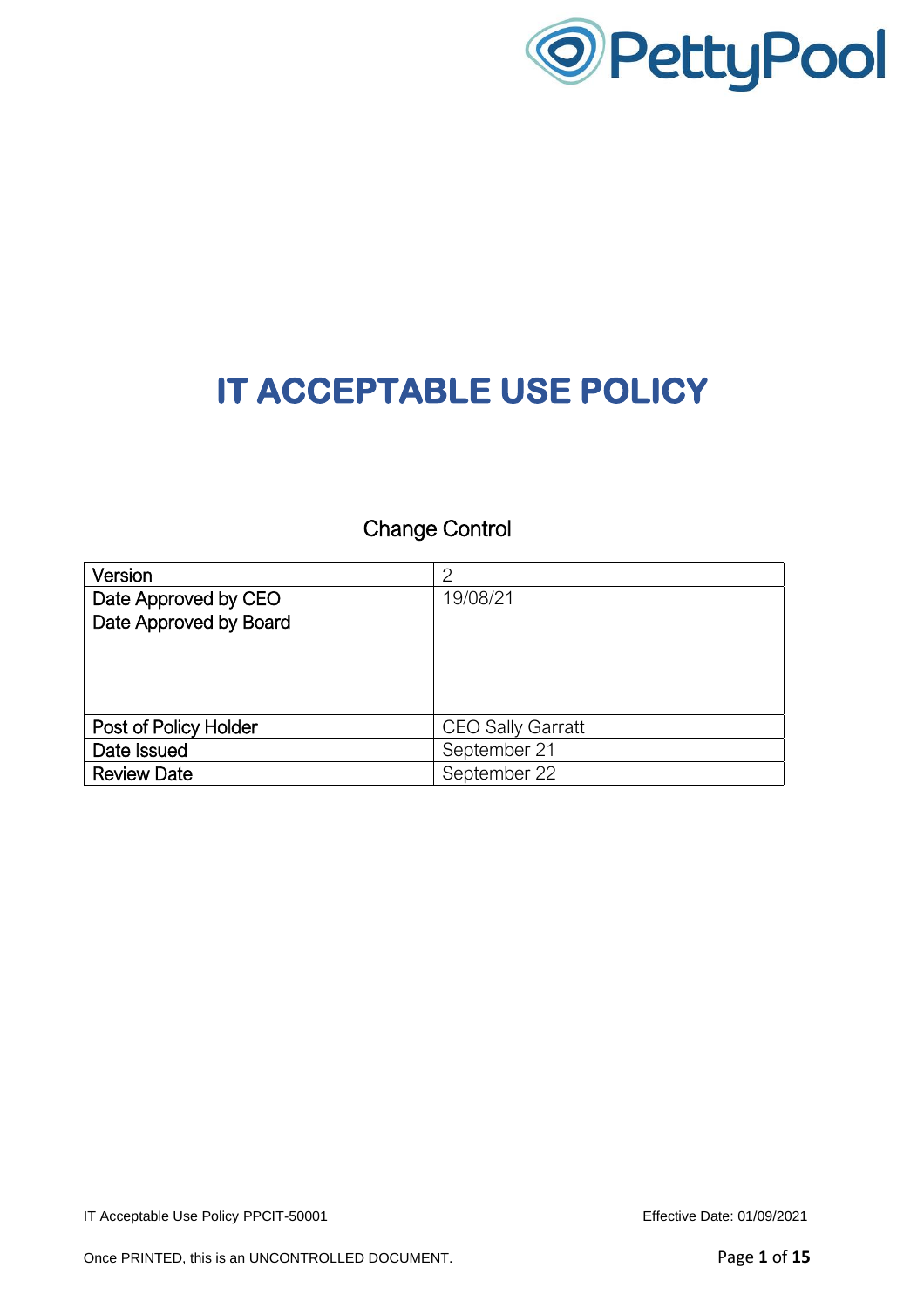

### **CONTENTS**

|            | 1. PURPOSE                                                                                                                                                                                                                                                                                                                                                                                                                                    | 4                                                                                                                            |
|------------|-----------------------------------------------------------------------------------------------------------------------------------------------------------------------------------------------------------------------------------------------------------------------------------------------------------------------------------------------------------------------------------------------------------------------------------------------|------------------------------------------------------------------------------------------------------------------------------|
|            | 2. SCOPE                                                                                                                                                                                                                                                                                                                                                                                                                                      | 4                                                                                                                            |
| 3.         | POLICY STATEMENT<br>User Accounts & Access Control<br>Passwords & Authentication<br>Data Security<br>Monitoring and Logging<br>Safeguarding and Prevent<br>Vandalism<br>Software<br>Viruses & Malware<br><b>Internet Access</b><br>Bring Your Own Device (BYOD)<br>Remote Working<br>Loan Equipment<br>Data Security, Removable Media & Backup<br>Non-Work-Related Data and Documents<br>IT Resource Requests & Disposal<br><b>IT Support</b> | 4<br>4<br>5<br>6<br>6<br>6<br>$\overline{7}$<br>$\overline{7}$<br>$\overline{7}$<br>8<br>8<br>9<br>9<br>10<br>11<br>11<br>12 |
| 4.         | <b>RESPONSIBILITIES</b><br>Compliance, Monitoring and Review<br>Reporting<br>Records management                                                                                                                                                                                                                                                                                                                                               | 12<br>12<br>12<br>12                                                                                                         |
| 5.         | <b>DEFINITIONS</b><br>Terms and definitions.                                                                                                                                                                                                                                                                                                                                                                                                  | 13<br>13                                                                                                                     |
| 6.         | RELATED LEGISLATION AND DOCUMENTS<br>Legislation<br><b>Other Policies &amp; Procedures</b><br>3rd Party Policies, Procedures, Terms & Conditions                                                                                                                                                                                                                                                                                              | 13<br>13<br>14<br>14                                                                                                         |
| $\sqrt{2}$ | <b>APPENDIX A</b><br><b>Complex Password Rules</b>                                                                                                                                                                                                                                                                                                                                                                                            | 15                                                                                                                           |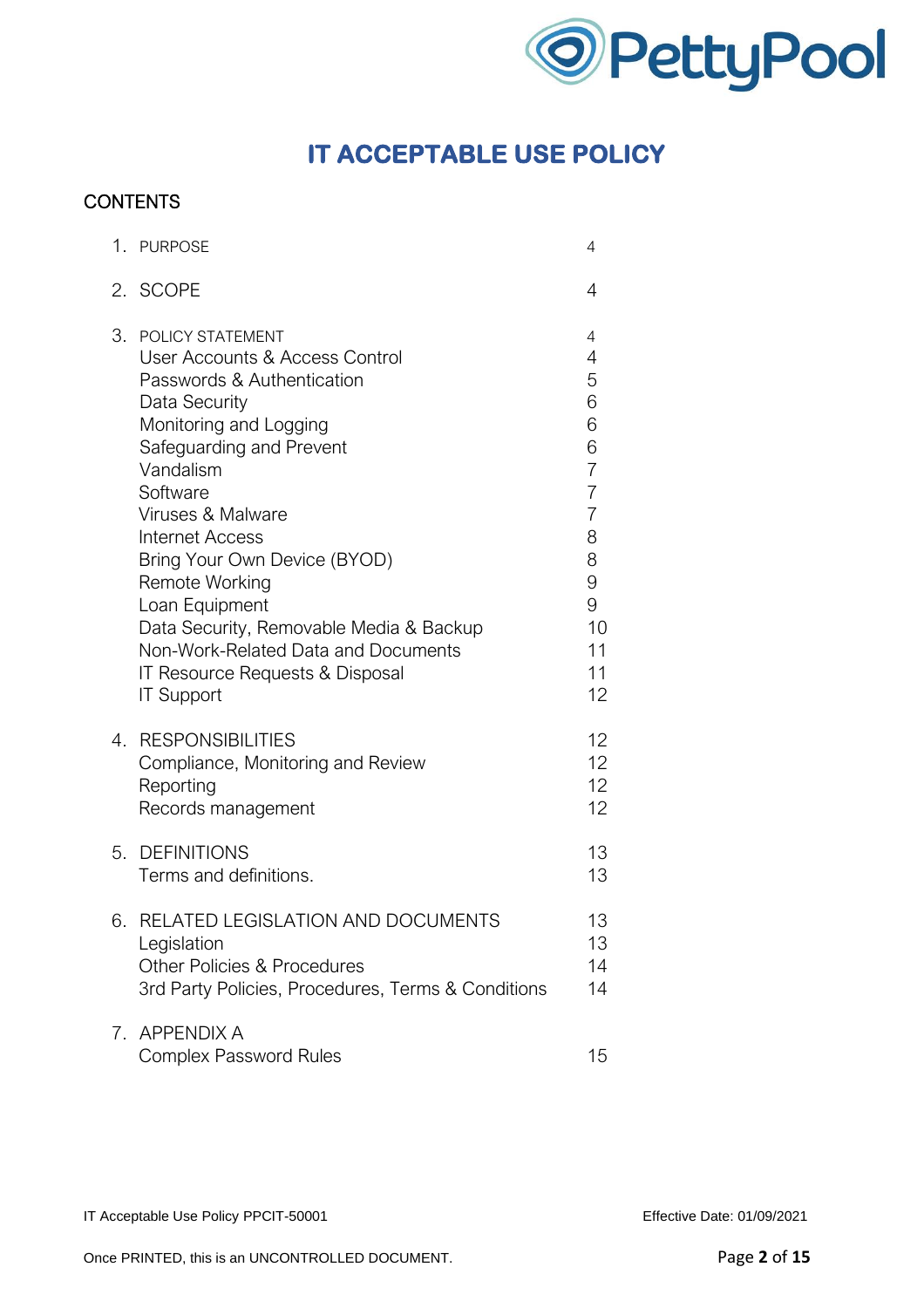

### 1. PURPOSE

- 1.1 The Petty Pool College offers a wide range of IT Resources which are free to use for their Users.
- 1.2 To use the Petty Pool College IT Resources, Users must agree to the responsibilities and conditions outlined in this IT Acceptable Use Policy.
- 1.3 If you do not agree or understand any aspect of this policy you must logout, disconnect or stop using the IT Resource immediately.

### 2. SCOPE

- 2.1 This policy covers:
- All companies and subsidiaries of the Petty Pool College

Anyone who uses any Petty Pool College IT resources or services (including Outdoor Centre services)

### 3. POLICY STATEMENT User Accounts & Access Control

- 3.1 Access to The Petty Pool College IT Resources are available via a User Account associated with an individual user.
- 3.2 Attempting to create, circumvent or elevate permissions of Users Accounts by any other method will result in disciplinary or legal action.
- 3.3 Users must take all necessary precautions to prevent unauthorised access to their user accounts. This includes ensuring they do not share, loan, write down, email, publish or communicate their User Account details.
- 3.4 Attempting to obtain another User Account's details by any method will result in disciplinary or legal action.
- 3.5 Staff maybe required to assist Learners with User Account details this must only be done with the Learners consent each time it is required.

#### User Account Creation

3.6 Staff Accounts

• HR Manager will request User Accounts for staff via the New User Request Form.

3.7 Learner Accounts will be created 24 hours after being enrolled on an active course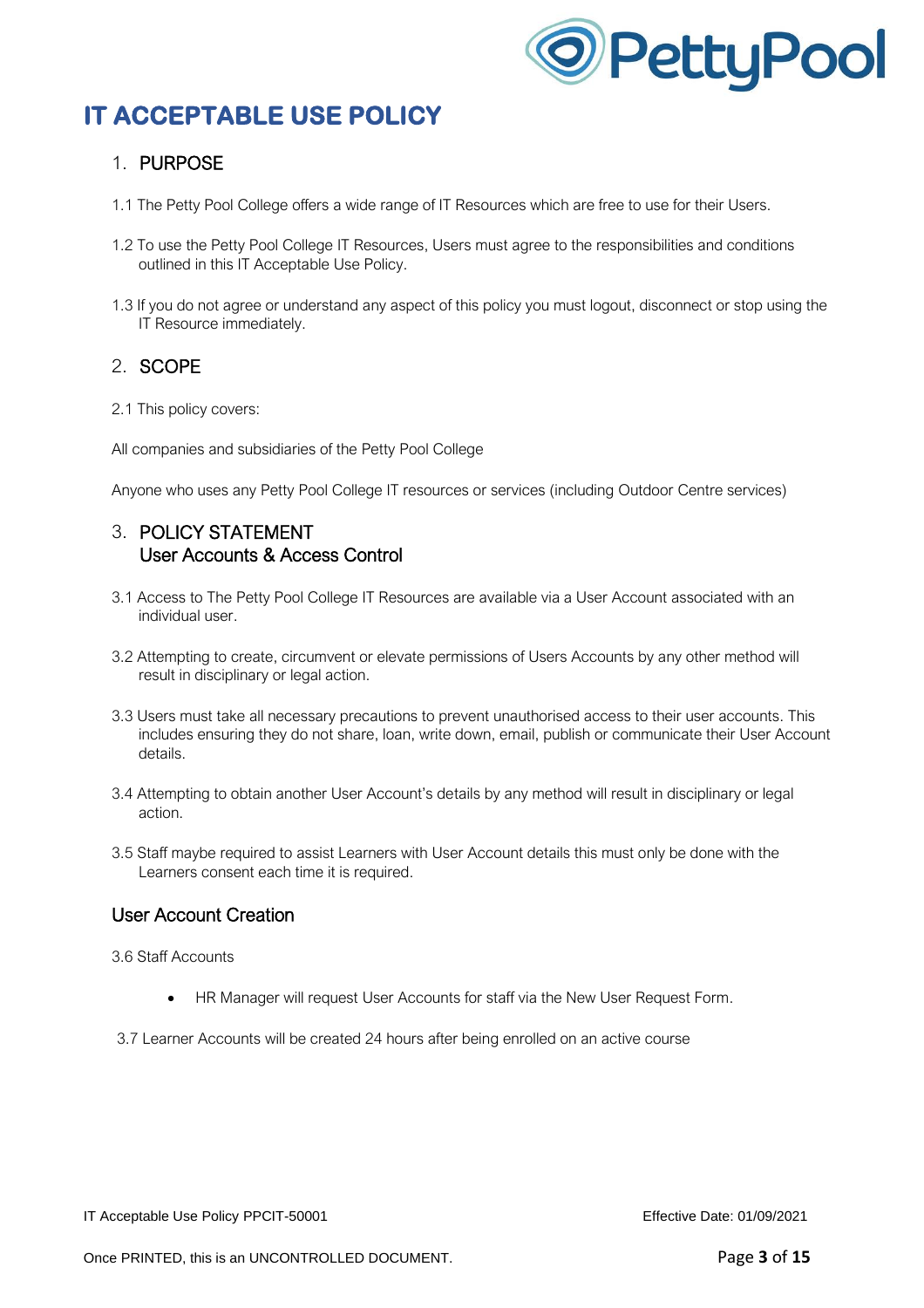

### User Account Removal

#### 3.8 Staff Accounts

• Staff User Accounts will be automatically deactivated on the end date of their contract.

#### 3.9 Learners Accounts

• Learners' User Accounts can be disabled at any time by a member of SMT contacting the IT Helpdesk. All non-active Learners User Accounts will be automatically disabled on the completion of their course.

#### Guest / Generic Accounts

- 3.10 Petty Pool College do not provide Guest / Generic User accounts.
- 3.11 All user accounts must be associated to an individual, except where approved by the Head of MIS
- 3.12 Guest WIFI is available for visitors please refer to the BYOD section for more information

#### Administration Accounts

- 3.13 Administration permissions to the domain and local computers is limited to members of the MIS Department.
- 3.14 Special access and administration permission to systems and applications will only be granted with the system owner's permission or with SMT approval.
- 3.15 The number of User Accounts assigned special access or administration permissions will be typically limited to 5 User Accounts per system.
- 3.16 Special access & administration group membership will be monitored and reviewed annually.

#### Access Control

- 3.17 Access to systems and resources are restricted by permissions. To request additional access please contact the IT Helpdesk for guidance.
- 3.18 Access to IT Resources may be removed by system owners, the HR department or a member of SMT by contacting the IT Helpdesk (it@pettypool.org.uk).
- 3.19 All requests for permission changes must be requested by email, an IT helpdesk call will be raised for all permission changes as an audit record.
- 3.20 The MIS Department regularly monitor file access permissions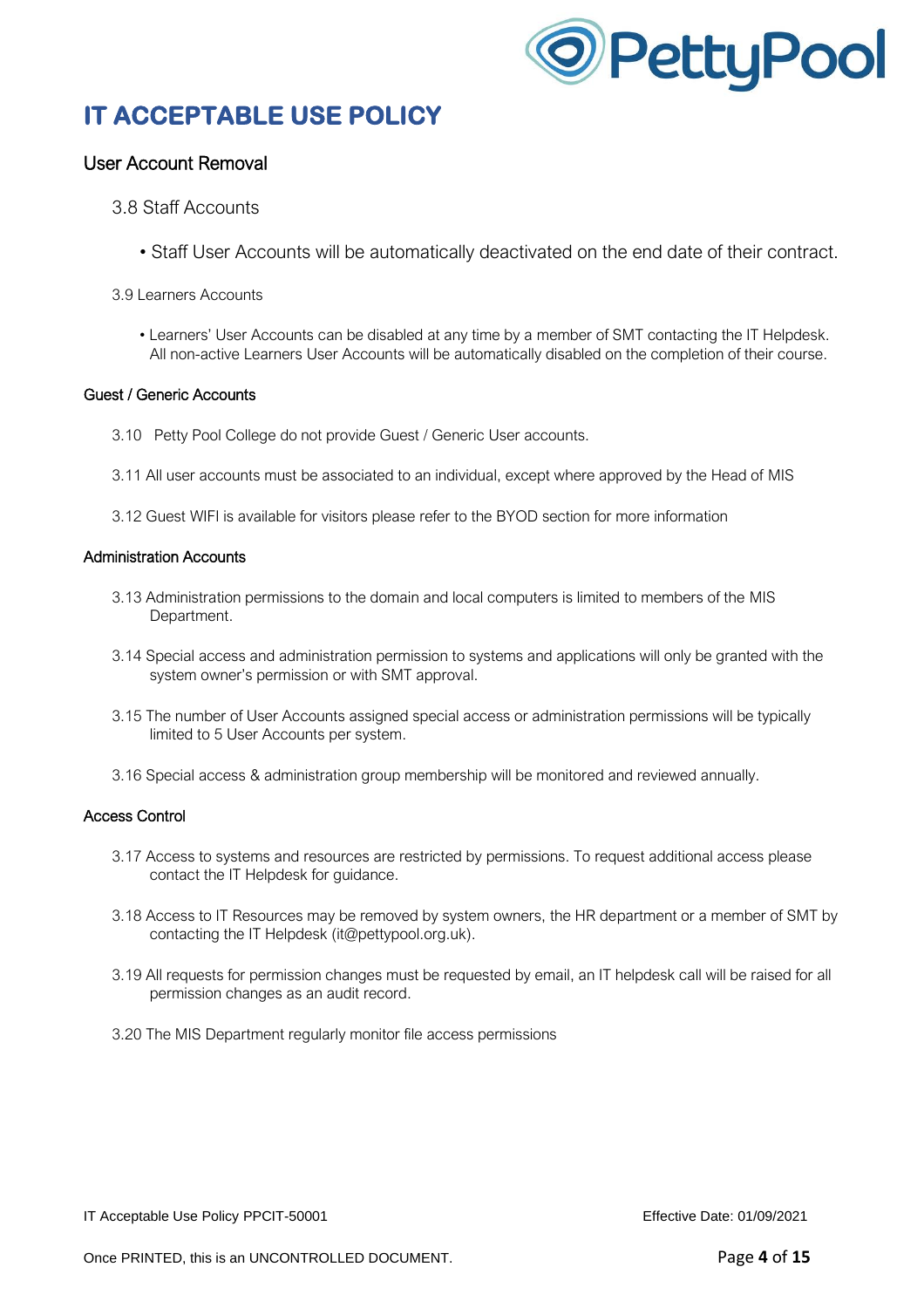

#### Passwords & Authentication

- 3.21 Petty Pool College requires all User Accounts to have a complex Password, details of the complex password requirements are detailed in Appendix B
- Passwords must not be obvious or easy to quess
- Passwords must be unique and must not be used for any other purpose or website.
- Passwords must be memorised and may not be written or saved on electronic devices.
- Passwords may be changed at any time. Please contact the IT Helpdesk for further assistance or advice on passwords.
- Passwords must remain strictly confidential, should never be written down or disclosed to anyone.
- Users are responsible for any activity which takes place while logged in using their User Account.
- User Accounts will automatically be locked out after 5 incorrect password attempts.
- 3.22 The National Cyber Security Centre (NCSC) have published an article called "Three random words or #thinkrandom" which provides guidance on what makes a good password
- 3.23 The NCSC Password Policy Infographic explains how passwords are discovered & how system security policies can help.

#### Reduce Reliance on passwords

3.24 Petty Pool College aim to use single sign on (SSO) where available to reduce the number of passwords Users are required to remember & enter

#### Multi Factor Authentication (MFA) or Two Factor Authentication (2FA)

- 3.25 To improve the security of your user account MFA can be enable by contacting the IT Helpdesk
- 3.26 User Accounts with access to highly sensitive information including all members of the IT department must have MFA enable.
- 3.27 MFA can be requested on any User Account via the IT Helpdesk
- 3.28 The IT Department may require User Accounts to have MFA enable if it is identified that their User Account is being targeted by a cyber-threat.

#### Password Managers

3.29 A password manager is an app on within your web browser that stores your passwords securely, so you don't need to remember them all, making it easier to log on. They can also create random, unique passwords for you, when you need to create a new password (or change an existing one).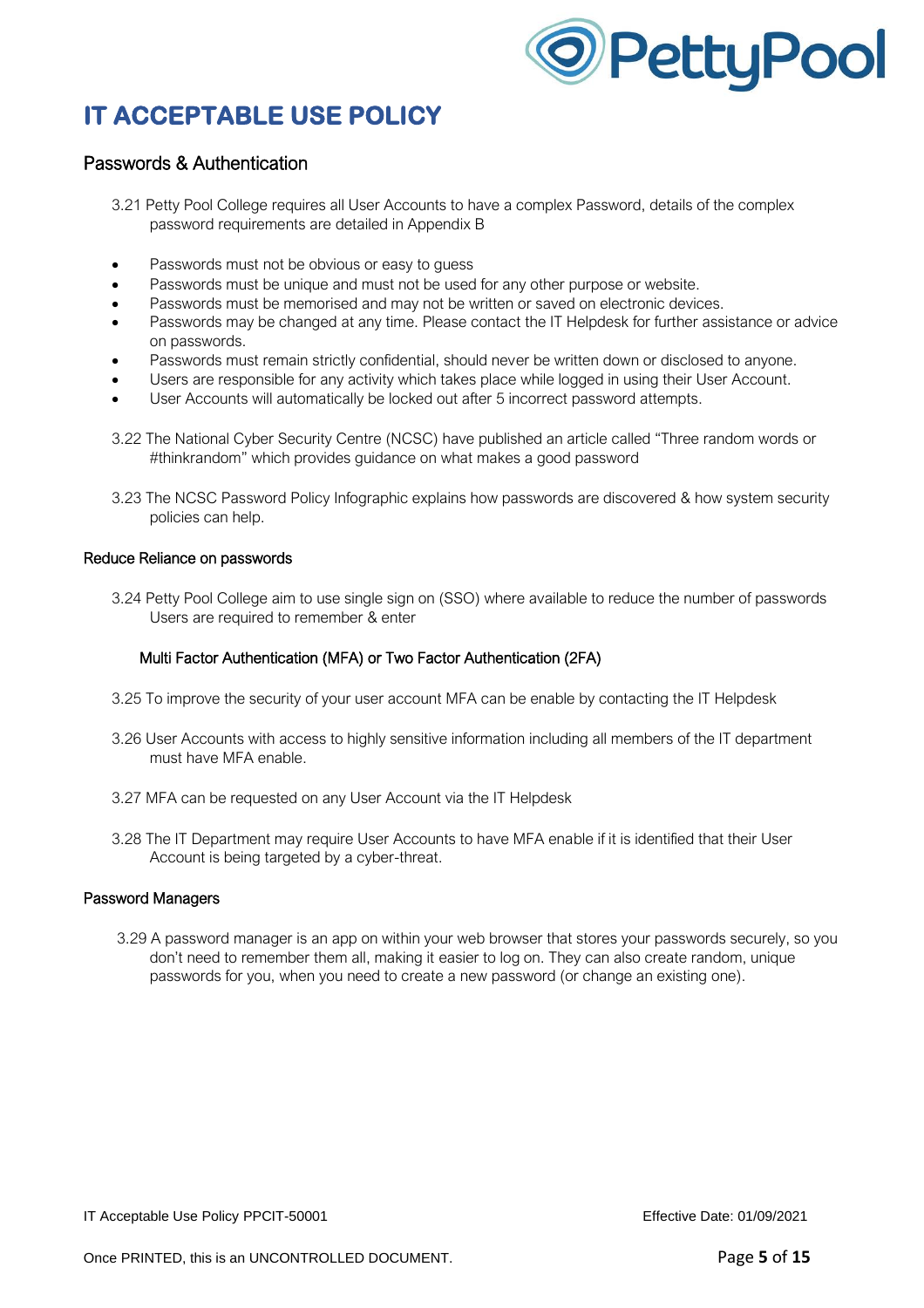

### Data Security

3.30 To ensure the data security, the College has a clear screen & desk policy, this means:

- Computers must be locked EVERY TIME you leave your computer or desk, even if it is only for a short period of time.
- All printed documents with personal information must be kept in a locked draw or cabinet EVERY TIME you leave your desk.
- Passwords must never be shared; if someone else knows your password, please change it immediately. If someone else needs access to documents, emails, systems etc. please contact the IT Helpdesk for advice.
- 3.31 Documents and data containing personal data must never be taken, copied or downloaded onto personal computers or systems outside of the College's network. Please refer to the Information Security Policy for more details.

### Monitoring and Logging

- 3.32 The Petty Pool College monitor and log data for all IT Resources.
- 3.33 Monitoring and logging includes:
	- Login / Logout
	- **File Activity**
	- Internet Activity
	- Communication
	- Location Tracking of equipment
	- Screen capture
- 3.34 By logging into IT Resources you agree that data identifying you as an individual can be securely stored and used by the Petty Pool College to investigate breaches of this policy.
- 3.35 Where officially requested, this data will be sent to local authorities for criminal investigations.

#### Safeguarding and Prevent

- 3.36 The following activity is actively monitored and logged as part of the Colleges responsibility towards multi- agency safeguarding and PREVENT agendas.
- Information which may lead to potential terrorism or extremist activity o Internet activity including sites categorised as:
	- Intolerance
	- **Personal Weapons**
	- **■** Terrorism
	- **Violence**
- Information which may lead to a potential risk to young people or vulnerable adults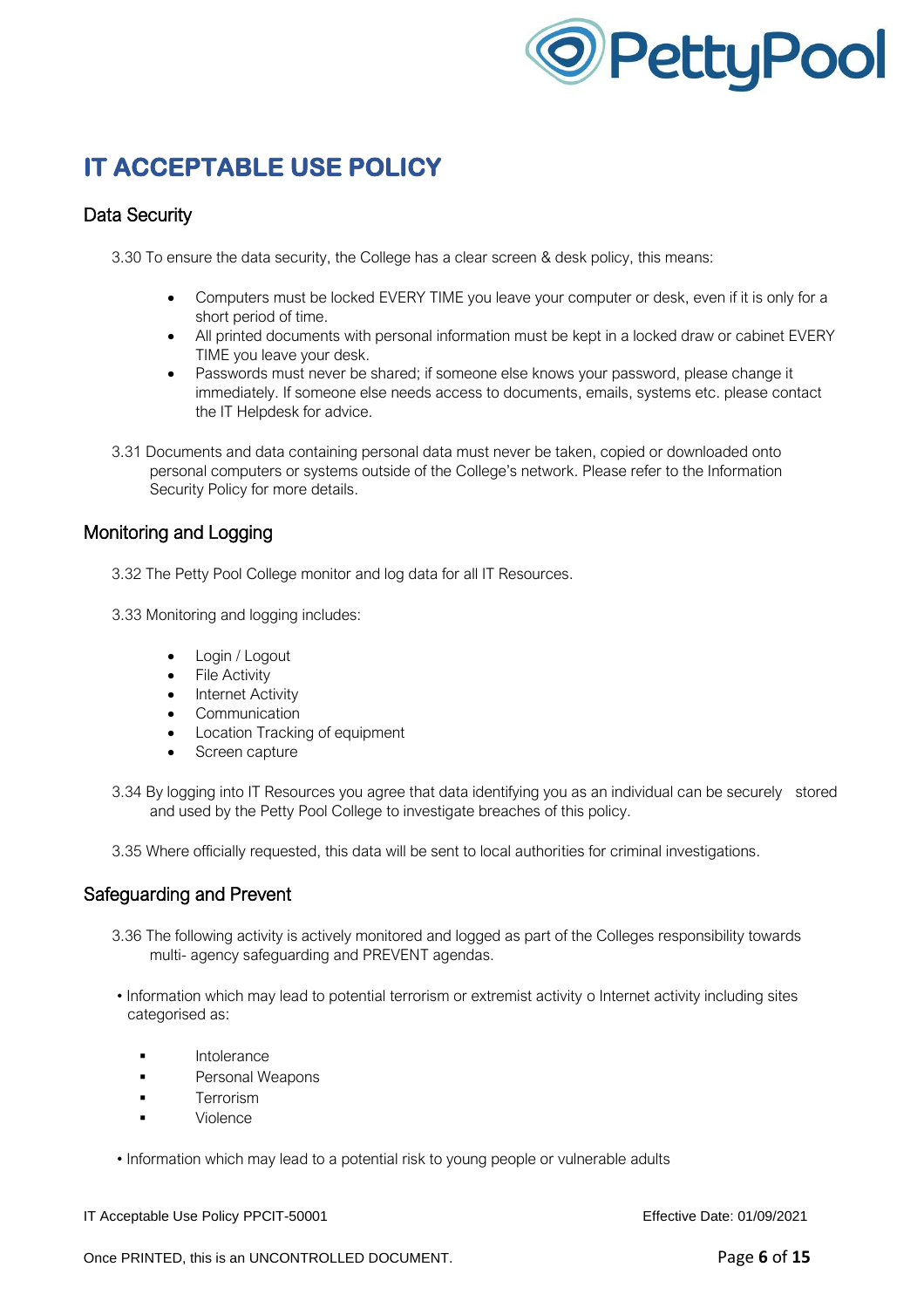

- Internet activity including sites categorised as:
	- Adult Entertainers
	- Adult Sites
	- Child Abuse
	- Pornography
	- Restricted to Adults
- 3.37 Logs and information relating to Safeguarding or Prevent will be shared with the College's trained Safeguarding / Prevent officer and may be shared with local authorities for further investigation.

#### Vandalism

- 3.38 Acts of vandalism are taken very seriously. Anyone caught vandalising IT Resources will result in disciplinary and/or legal proceedings.
- 3.39 Any costs incurred repairing or replace vandalised equipment will be charged to anyone caught vandalising IT Resources.
- 3.40 To minimise the risk of accidental damage to IT equipment, Food & Drink is not permitted in any Library Plus or computer suites.
- 3.41 Users are not permitted to unplug or move any non-mobile IT Resources.

#### **Software**

- 3.42 Users are not permitted to install software on any IT Resources this includes running portable applications.
- 3.43 The installation of software applications can be requested via the IT Helpdesk.
- 3.44 Use of cloud-based software applications which store personal information of learners or staff must be approved by the MIS Manager or SMT

#### Viruses & Malware

- 3.45 The Petty Pool College use a number of security systems to protect data and IT Resources from viruses and malware.
- 3.46 Users must report to the IT Helpdesk if a computer virus has been identified.
- 3.47 Attempts to circumvent any security systems, including Anti-Virus software will result in disciplinary and/or legal action
- 3.48 Attempts to execute files, scripts or code known to be malicious will result in disciplinary and/or legal action.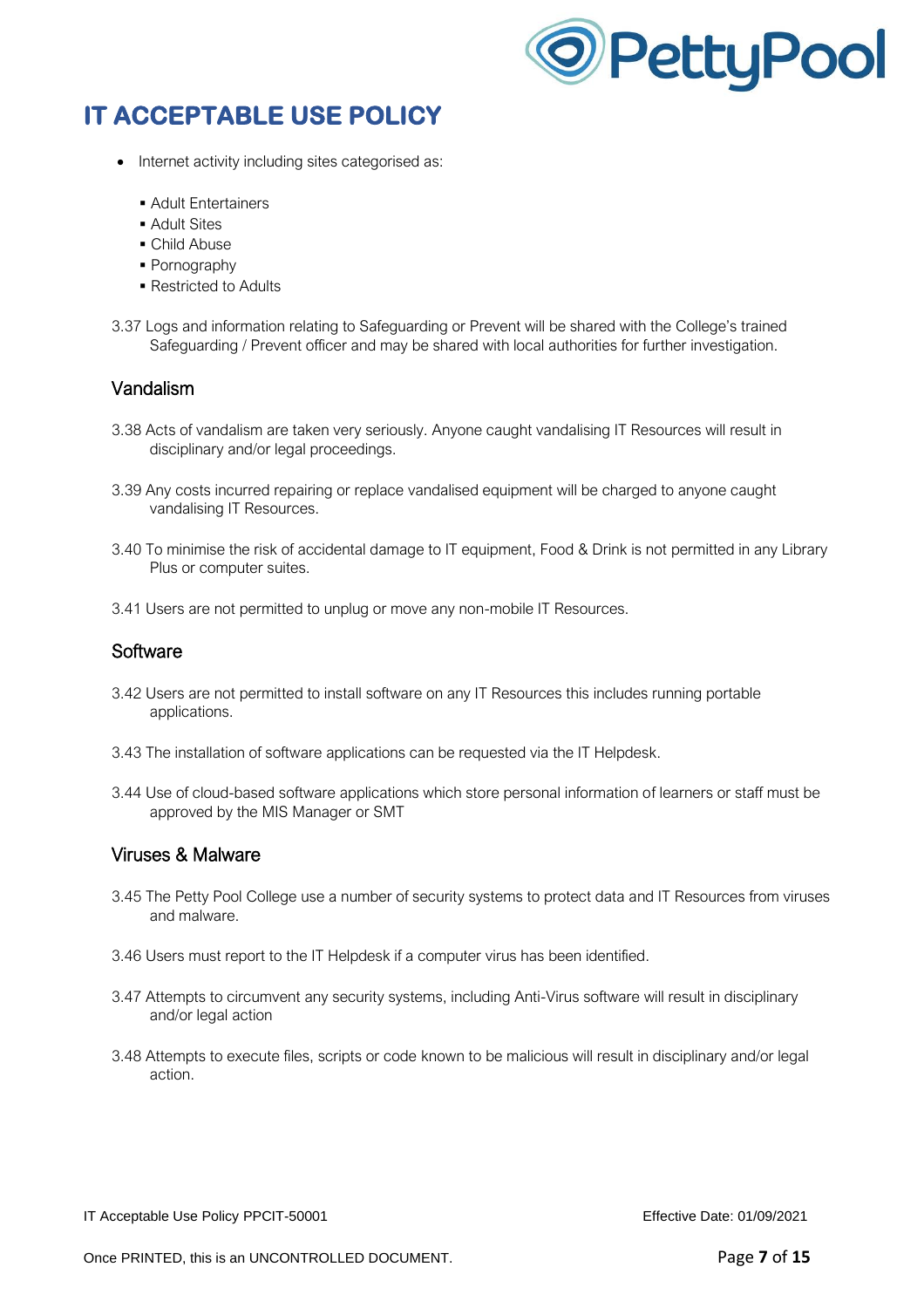

#### Internet Access

- 3.49 The Petty Pool College E-Safety & Social Media Policy details acceptable online behaviours and electronic communication and the additional responsibilities which you must accept before accessing Social Media sites.
- 3.50 The College uses a web filtering solution to block access websites which may contain inappropriate content, non-educational content or present a security concern. Just because content is not filtered out does not mean it is OK to access.
- 3.51 The College monitors and logs all usage of the Internet.
- 3.52 Downloading or streaming of copyrighted material which you are not licenced to view / access will result in disciplinary or legal action.
- 3.53 The use of Peer to Peer software including BitTorrent is not permitted to run while connected to any Petty Pool College networks.
- 3.54 Access to the Dark Web or Tor Networks is not permitted while connected to any Petty Pool College networks.
- 3.55 Users must not connect or tether to any IT Resources to any other networks or internet connections without approval from the MIS Manager or SMT.
- 3.56 Misuse of Petty Pool College Internet Access or any attempt to circumvent security systems including web filtering will result in disciplinary and/or legal action. Should be reported to the IT Helpdesk immediately.

### Bring Your Own Device (BYOD)

- 3.57 Users may connect their own devices to the College Guest WIFI service using their User Account details. Users must agree to the College IT Acceptable Use policy to use this service.
- 3.58 Users' Own Devices may be connected by WIFI only, connecting via Ethernet cable is not permitted.
- 3.59 The activity of Users' Own Devices are monitored and logged. Devices may be blocked if in breach of this policy or considered to be a security risk.
- 3.60 IT support services are unable to support Users' own devices, including the recovery of data. If

experiencing issues, please use the IT Resources supplied by The Petty Pool College.

- 3.61 Personal Hotspots or Bring Your Own Network (BYON) is not permitted.
- 3.62 Use of anonymizing, VPN or proxy software is not permitted on any Petty Pool College networks.
- 3.63 Own devices are used, connected and configured at the Users' own risk.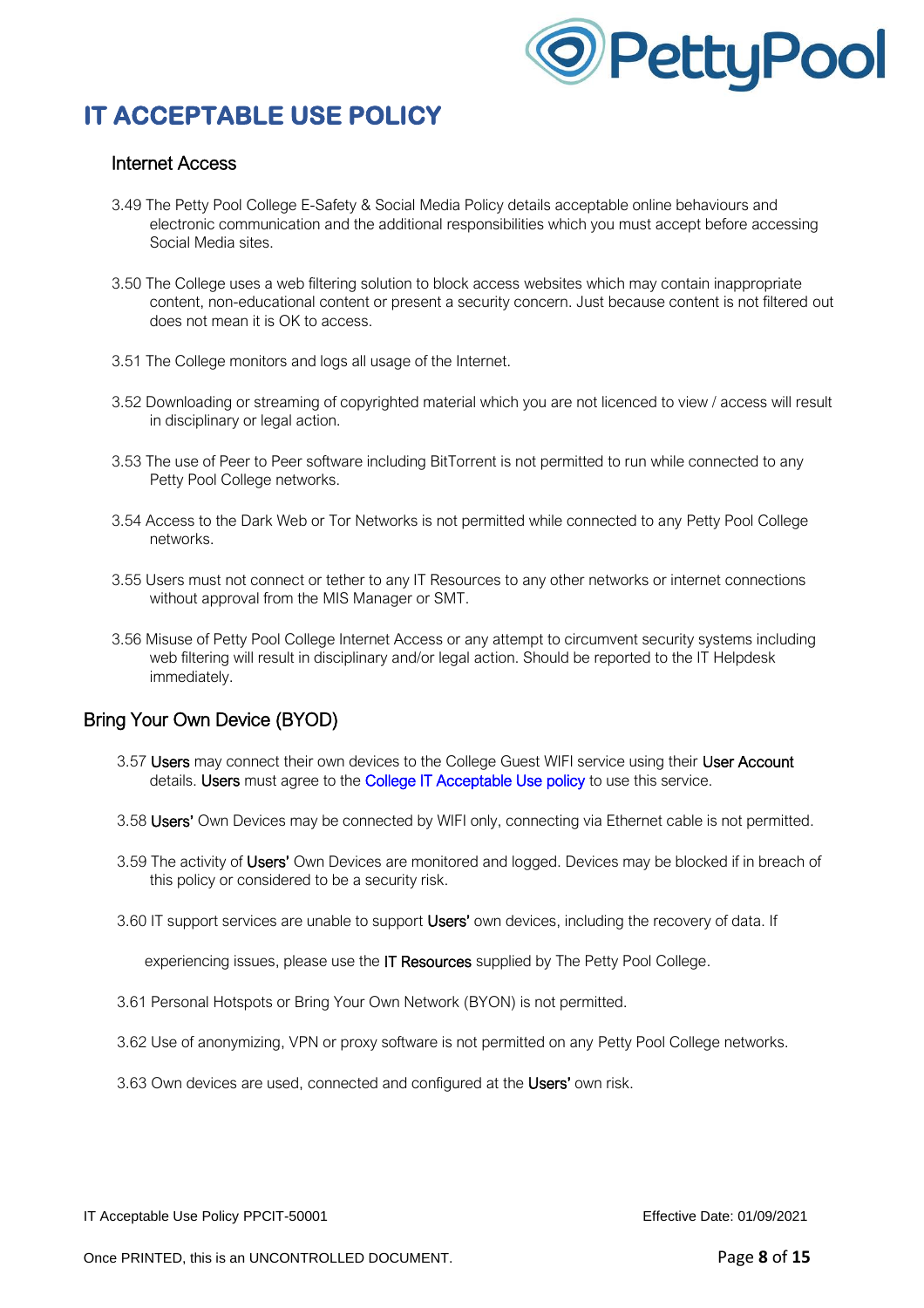

### Remote Working

- 3.64 While working away from the office, special considerations must be made to your working environment and the people around you to ensure data security.
- 3.65 Data containing personal or sensitive information must not be taken out on the College unless encrypted.
- 3.66 Users must assess their environment and position of screens so they cannot be viewed by others.
- 3.67 IT Resources must not be connected to any unsecure public WIFI networks.

• Further guidance on the use of public WIFI is available from the NCSC website: https://www.ncsc.gov.uk/collection/end-user-device-security?curPage=/collection/end-user-device- security/eudoverview/common-questions#wifi

- 3.68 Remote access to the College Domain is only available via equipment purchased by the College
- 3.69 VPN access is not available for personal devices.
- 3.70 Users are required to provide a mobile phone number or download a mobile app to receive a Multi Factor Authentication (MFA) code to access college systems from outside of the office.
- College mobile phones will not be issued to solely facilitate MFA purposes

#### Loan Equipment

- 3.71 IT Resources may be available for Users to take off site.
- 3.72 A Loan Equipment Form must be signed agreeing to the terms and conditions of the loan before any loaned IT Resources are taken off site.
- 3.73 All devices must be collected in person, devices will not be issued to anyone else.
- 3.74 Users sign to confirm they have received the loaned IT Resources and it is signed back in when returned
- 3.75 Loaned IT Resources must only be used by the user who it has been configured for and who has signed the Loan Equipment Form.
- 3.76 Loaned IT Resources must not be used by:
	- Any member of staff other than who has signed the Loan Equipment Form
	- Any learner
	- Any friends or family member
	- Anyone other than the User who has signed the Loan Equipment Form

3.77 The geographic location of College owned equipment may tracked.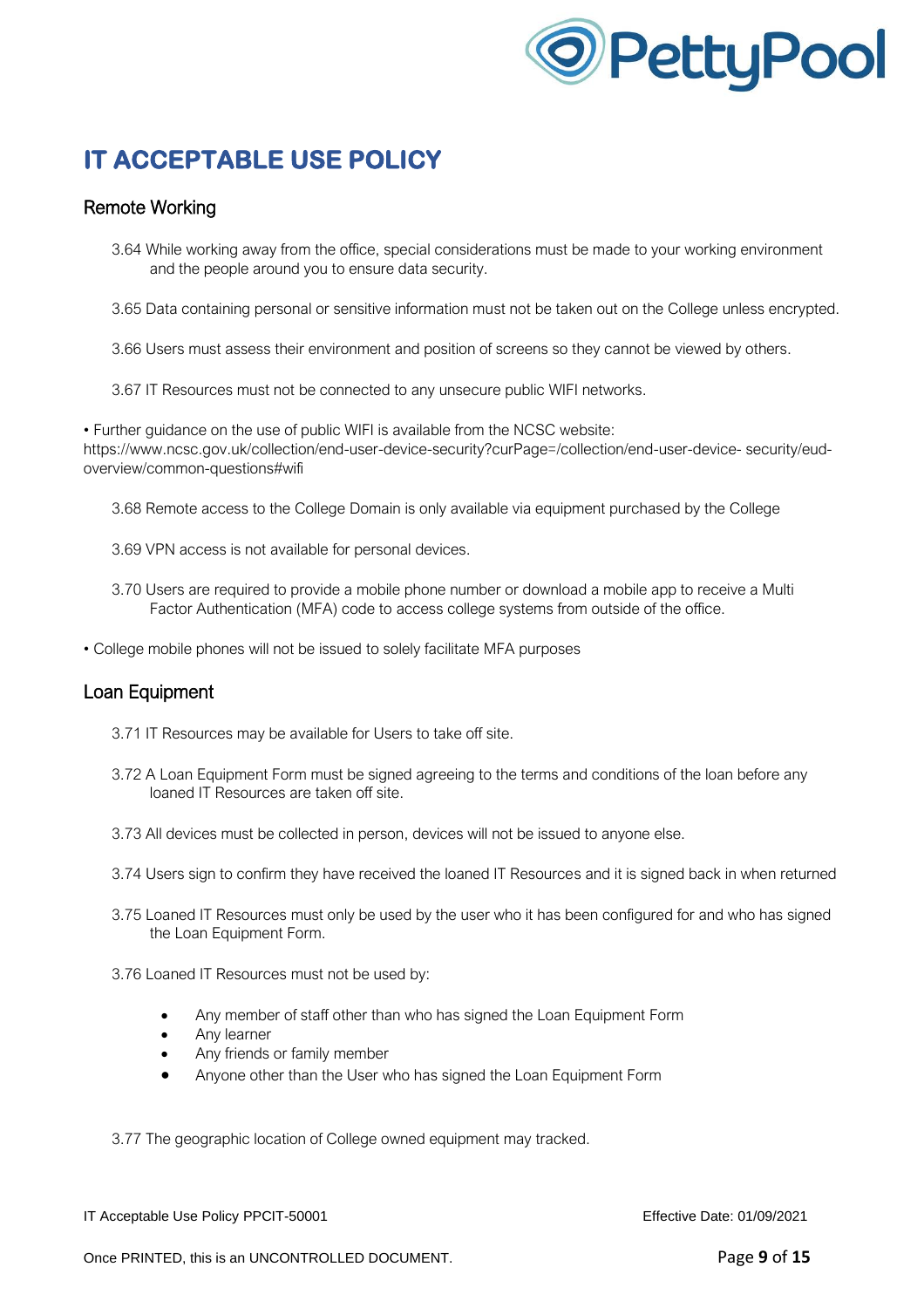

- 3.78 Users must apply any security updates for loaned IT Resources within 5 working days of being notified an update is available.
- 3.79 Any loaned IT Resources not updated within 5 working days will be disabled and the loaned IT Resources must be returned to the IT Department with the next 5 working days.
- 3.80 The IT Department reserve the right to request the return of loaned IT Resources at any time.
- 3.81 Loaned IT Resources must be returned to the IT Department within 5 working days of a return being requested.
- 3.82 Loaned IT Resources are vulnerable to theft and must never be left within view of the public including within vehicles. Kensington Locks are available via the IT Helpdesk if required.
- 3.83 It is recommended that Users check that loaned IT Resources are covered by home and car Insurance policies in the event of theft.
- 3.84 Users may be invoiced for the repair or replacement of any lost or damaged loaned IT Resources.
- 3.85 Users may be invoiced for any equipment which has not been returned to the IT Helpdesk within 5 days of it being requested.
- 3.86 IT Resources must never be used while driving.
- 3.87 Call, data and message costs are monitored. Users will be changed for excessive personal usage.
- 3.88 College issued mobile devices are pre-configured with a pin to help protect loss of data from theft.
	- User are reminded that the pin is only effective if the thief does not have access to or cannot obtain or guess the Pin or Users password.

PIN codes and passwords must be secured at all times and most not be kept with the device.

3.89 If a mobile device has been lost or stolen it must be reported to the IT Helpdesk immediately.

#### Data Security, Removable Media & Backups

- 3.90 Personal & Confidential information must never be sent or saved to personal accounts or devices. This includes:
	- Personal email accounts
	- Personal cloud accounts including accounts you have created yourself with your College email address
	- USB drives, recordable media and personal storage devices
	- Personal computers, laptops, tablets, phones etc...
- 3.91 Emails, documents & data may be accessed via the mobile apps and web browsers, but personal & confidential information must never be saved to personal devices. If in doubt, please contact it.helpdesk@pettypool.org.uk for advice.

IT Acceptable Use Policy PPCIT-50001 extending the USE of the Effective Date: 01/09/2021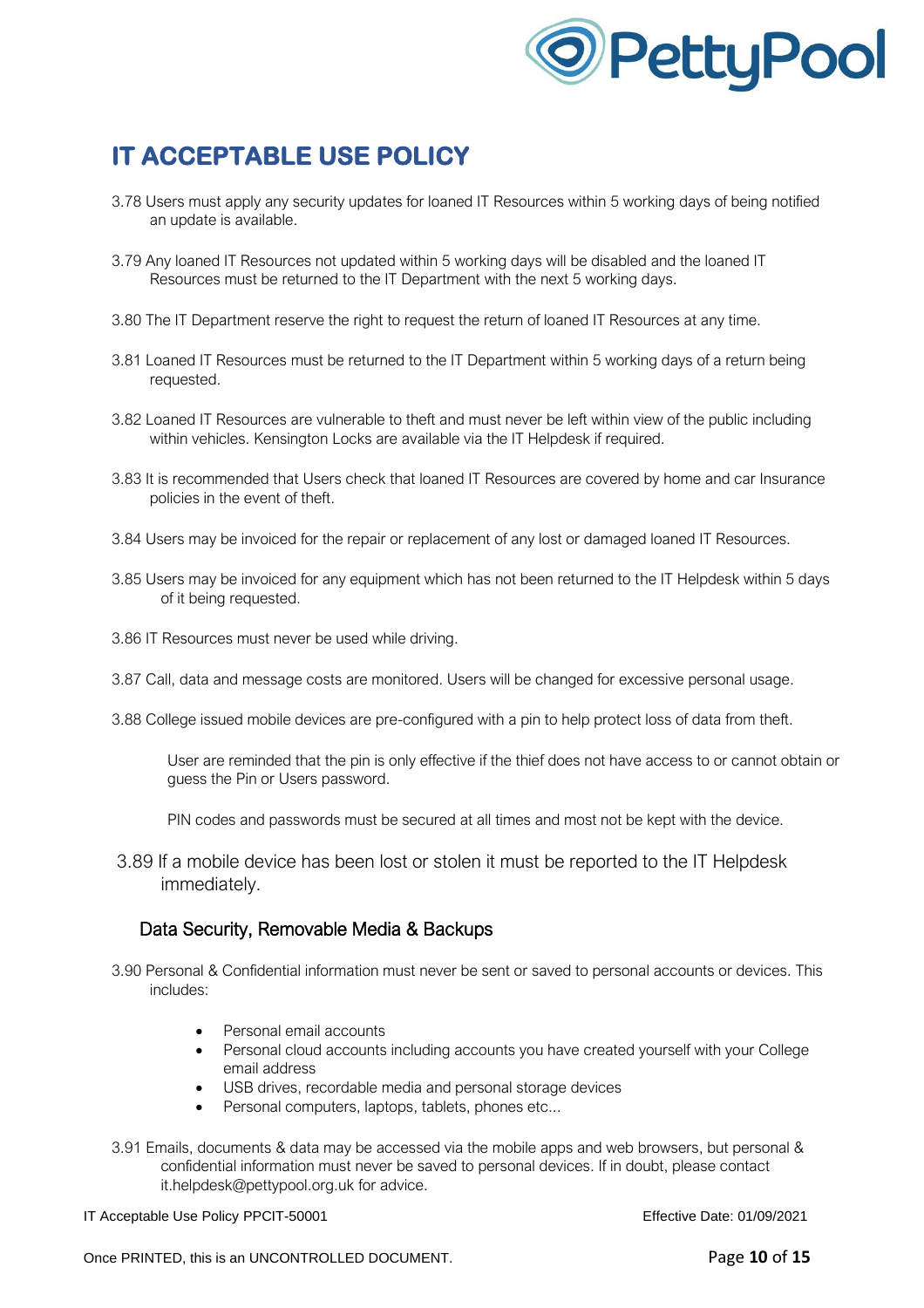

- 3.92 Personal & Confidential information may only be shared with external companies, contractors or individuals where a data sharing agreement and/or Non-Disclosure Agreement (NDA) has been signed by both parties.
- 3.93 Personal & Confidential information must only be sent to permitted external companies, contractors or individuals using a secure encrypted method of transfer. For advice please contact it.helpdesk@pettypool.org.uk
- 3.94 All data must be saved to approved College servers or services.
- 3.95 Backups of Personal & Confidential information by Users is not permitted.
- 3.96 All IT Resources must be configured and connected to a Petty Pool College domain by the MIS / IT Department.

### Non-Work-Related Data and Documents

- 3.97 Only data relating to the Petty Pool Colleges' business are to be saved on College servers, systems or databases.
- 3.98 Private & Personal non-work-related media, data, documents and records must never be saved to any Petty Pool College servers, systems or databases.
- 3.99 Petty Pool College are not responsible for maintaining the security, retention or any legal requirements of any private or personal non-work-related data stored on College servers or systems or databases.
- 3.100 Petty Pool College reserves the rights to delete or prevent access to any private or personal non-workrelated stored on College servers or systems or databases at any time and without notice.
- 3.101 At the end of employment contracts Staff are not permitted to transfer any data from College servers, systems or databases without agreement from the HR department.

#### IT Resource Requests & Disposal

- 3.102 Additional IT Resources are generally requested within the annual strategic planning process.
- 3.103 IT Resources must be purchased in accordance with the Financial Regulations and Procurement Strategy.
- 3.104 IT resources required in year must be approved by SMT before placing orders
- 3.105 All IT Resources must be disposed via the MIS / IT Department using a registered IT disposal company with ISO 27001 data security and in accordance with Waste Electrical and Electronic Equipment recycling (WEEE) Directive.
- 3.106 The sale or donation of any Petty Pool College IT Resources is not permitted.
- 3.107 Upon request or leaving employment all IT Resources must be returned to the IT Helpdesk.

IT Acceptable Use Policy PPCIT-50001 Effective Date: 01/09/2021

Once PRINTED, this is an UNCONTROLLED DOCUMENT. **Page 11 of 15** Page **11** of **15**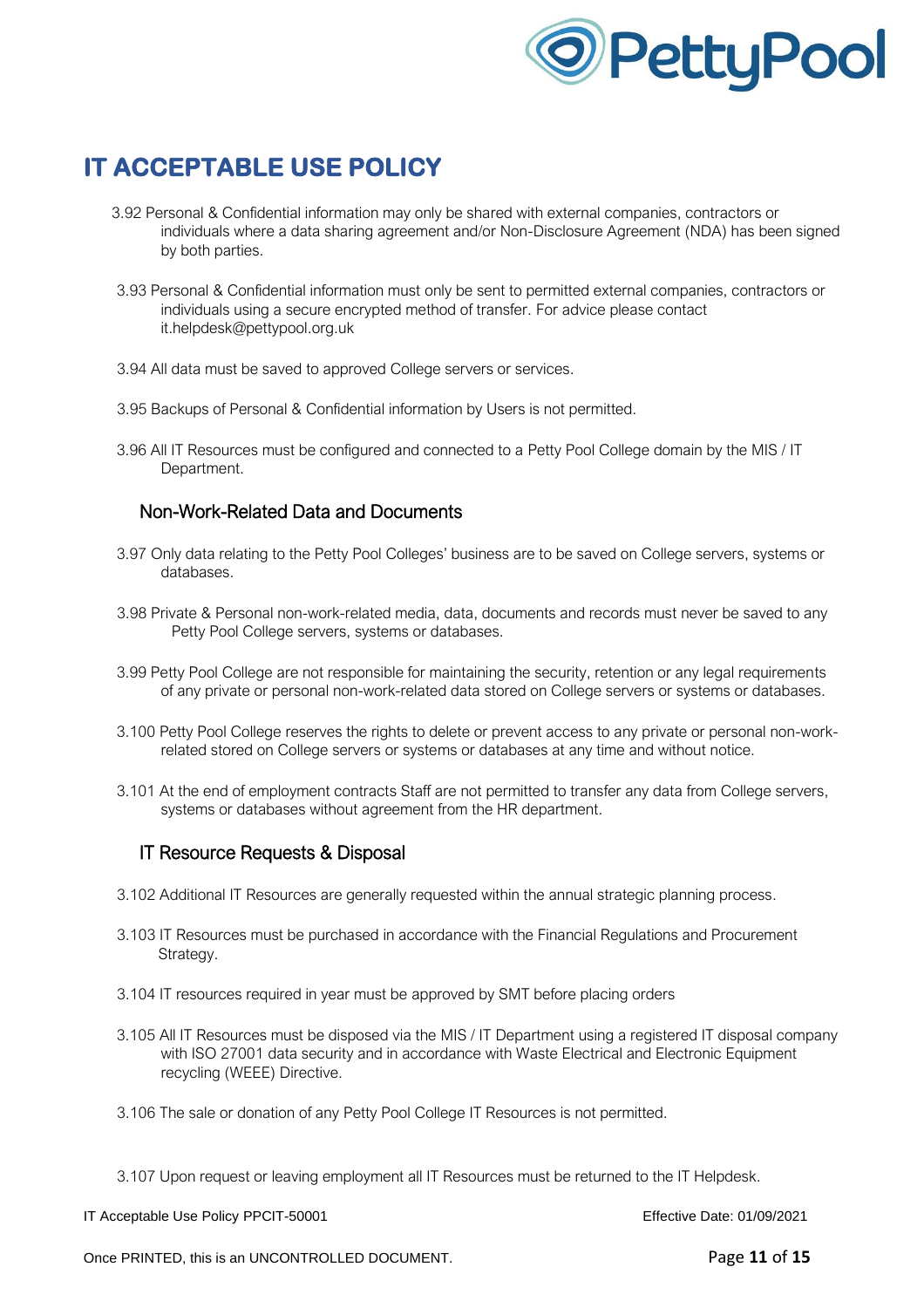

3.108 If IT Resources need to be reallocated, they must be returned to the IT Helpdesk first for reallocation

## **IT ACCEPTABLE USE POLICY**

#### IT Support

- 3.109 All issues/incidents with IT equipment or systems must be reported to the IT Helpdesk.
- 3.110 All IT issues and requests are logged, prioritised and tracked to resolution.
- 3.111 To log an IT support call, you will be asked for the computer name, location, login name and a detailed description of the problem.
- 3.112 All criminal incidents will be reported to Action Fraud for legal investigation.

#### 4 RESPONSIBILITIES Compliance, Monitoring and Review

- 4.1 Petty Pool College Governing Body is responsible for: Approval of this policy
- 4.2 Petty Pool College Senior Management Team is responsible for:
	- Recommending approval of policy to the Trustee body
	- Ensure this policy reinforces the strategic objectives of the College

4.3 Head of MIS / IT is responsible for:

- Ensure this policy meets legal & regulatory requirements
- Ensure a robust, risk-based approach to cyber security
- Ensure a flexible approach to IT delivery
- Investigate any breach of policy.
- Report any IT related concerns to Chief Operating Officer

4.4 All Information Users are responsible for:

- Ensuring compliance with this policy
- Understand their personal responsibilities in relation to the use of IT Resources
- Reporting suspected breaches of this policy to the IT Helpdesk for investigation

#### Reporting

4.5 No additional reporting is required.

#### Records management

4.6 Staff must maintain all records relevant to administering this policy including the maintenance of the IT Asset Register and IT Security log.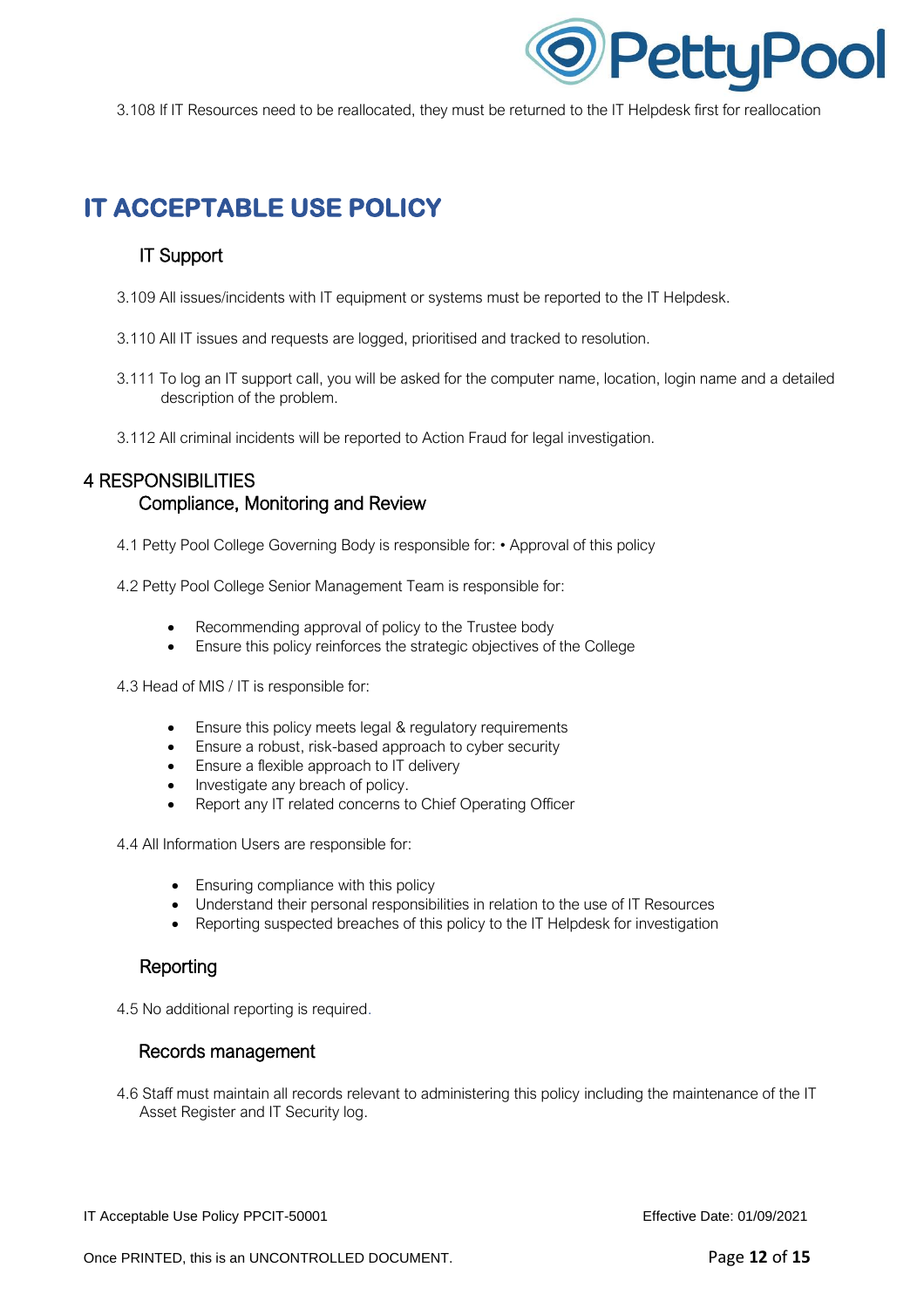

### 5 DEFINITIONS

### Terms and definitions

Information Assets: Any form of information, document or data which has a value to the Petty Pool College

Information Security Incident: An event which has caused or could lead to compromising the Confidentiality, Integrity or Accessibility (CIA) of an Information Asset

Information Security Management System (ISMS): Collection of policies and procedures which define how the College manage information Assets

Information Security Steering Group (ISSG): Collection of policies and procedures which define how the College manage information Assets

Information Security: Protecting against the unauthorized use of Information Assets Information Users: Any members of staff, learner, associate, partner and stakeholder who interact with Petty Pool College Information Assets

IT Helpdesk – Support desk for IT services contact it.helpdesk@pettypool.org.uk IT Resources – include Computers, laptops, iMacs, Mac books tablets, mobile phones, desktop phones, equipment, software, services, systems, Access to WIFI, etc.

IT Resources: Includes Computers, laptops, iMacs, Mac books tablets, mobile phones, desktop phones, equipment, software, services, systems, Access to WIFI, etc...

Multi Factor Authentication (MFA): A code sent to a mobile by SMS message or via an App which is required to login as well as your password

User Account : Username & Password used to login to the Petty Pool College network Users : Enrolled students, members of staff and associates

### 6 RELATED LEGISLATION AND DOCUMENTS

#### Legislation

Users are responsible for complying with all legal requirements while using the Colleges IT Resources including but not limited to:

- The Computer Misuse Act 1990
- The Data Protection Act 2018
- The Obscene Publications Act 1959
- The Copyright, Designs and Patents Act 1988
- The Regulation of Investigatory Powers Act 2000
- The Communications Act 2003
- The Digital Economy Act 2010
- The Malicious Communication Act 1988
- Counter Terrorism and Security Act (2015)

IT Acceptable Use Policy PPCIT-50001 Effective Date: 01/09/2021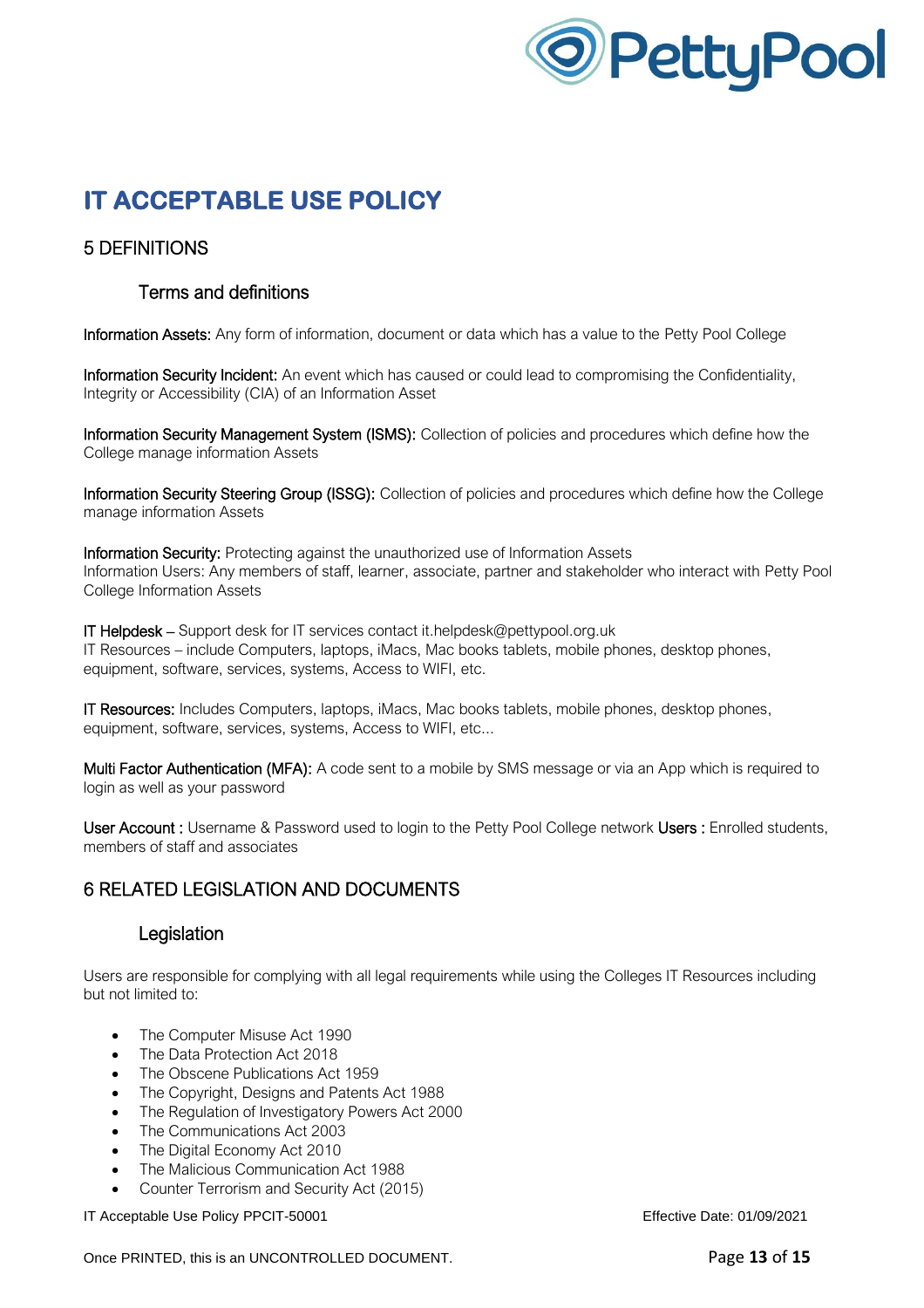

### Other Policies & Procedures

- IT Security Policy (PPCIT-50002)
- Data Sharing Agreement (PPC-50003)
- Information Security Policy (PPC-50004)

### 3 rd Party Policies, Procedures, Terms & Conditions

Users are responsible for complying with all agreements / terms and conditions while using IT resources including but not limited to:

- Software / Website Licence Agreements
- Software / Website Terms & Conditions
- Copyright Agreements